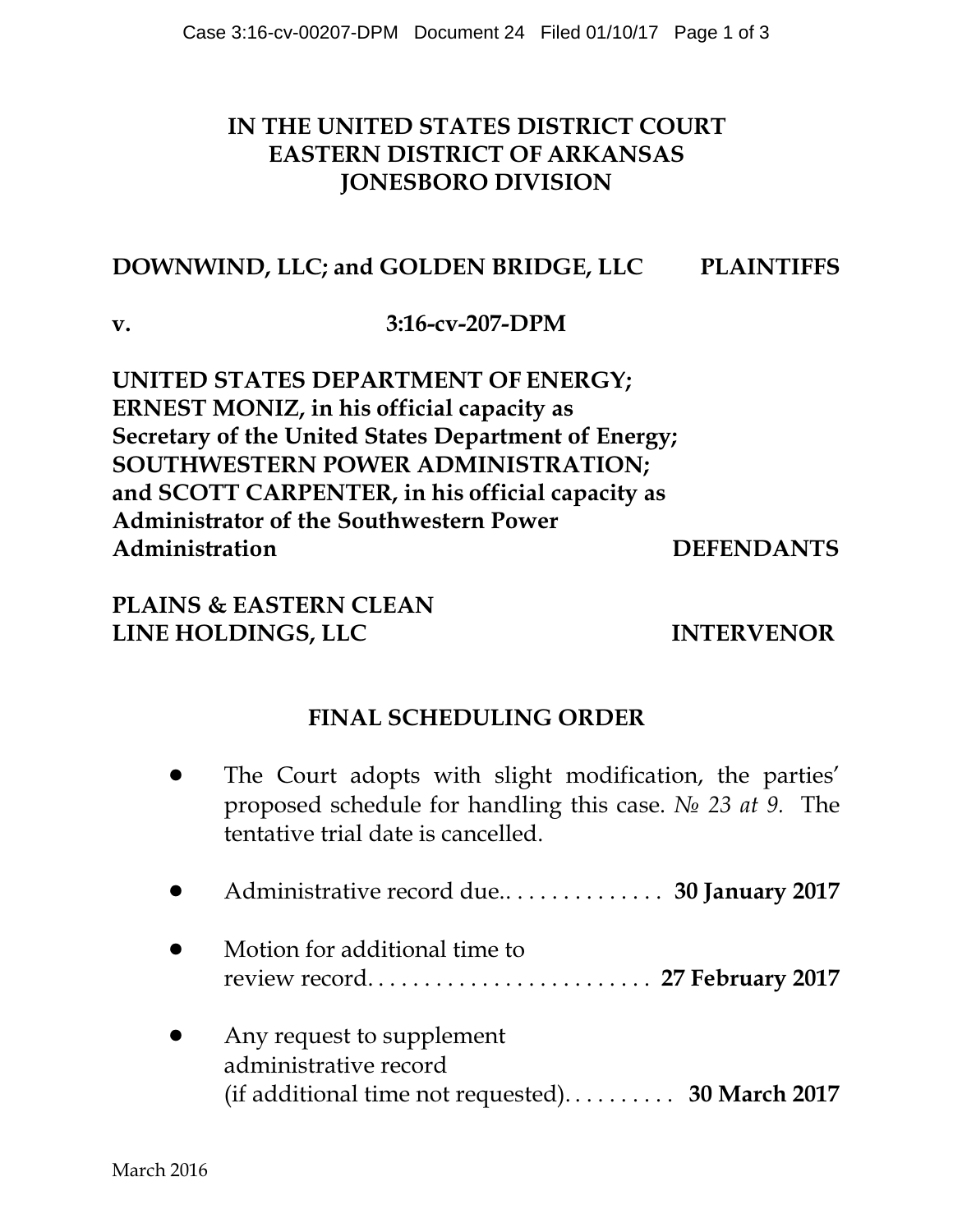- If no request for supplementation is made, Plaintiffs' motion for judgment due. . . **28 April 2017** (or 30 days after record completed)
- Defendants and Intervenor's response to Plaintiffs' motions for judgment. . . . . . . . . . . . . **29 May 2017** (or 30 days after motion is filed)
- Defendants' and Intervenor's cross motions for judgment and response due.. . . . . **28 June 2017** (or 30 days after motion is filed)
- ! Plaintiffs' reply and response due . . . . . . . . . . . **28 July 2017** (or 30 days after cross motions/responses filed)
- ! Defendants' and Intervenor's replies due. . . **14 August 2017** (or 15 days after response filed)
- ! Hearing on motions in Little Rock Courtroom #B-155 at 9:30 a.m.. . . . . . . . . . . . . . . . . . . . . . . . . . **14 November 2017**
- ! **Motions for Judgment.** Though the parties' cross motions will be for judgment on the administrative record, please follow the Federal Rule of Civil Procedure 56 and Local Rule 56.1 as if they were motions for summary judgment. Limit your Rule 56.1 statements to *material* facts. Include a *specific* supporting administrative record citation for each fact asserted. Responding statements of fact must repeat the statement being responded to—like a discovery response. Include a *specific* supportingadministrative record citation for each fact disputed or asserted in the responding statement. A party's substantial failure to follow these procedures will result in the party having to correct its filing. The Court